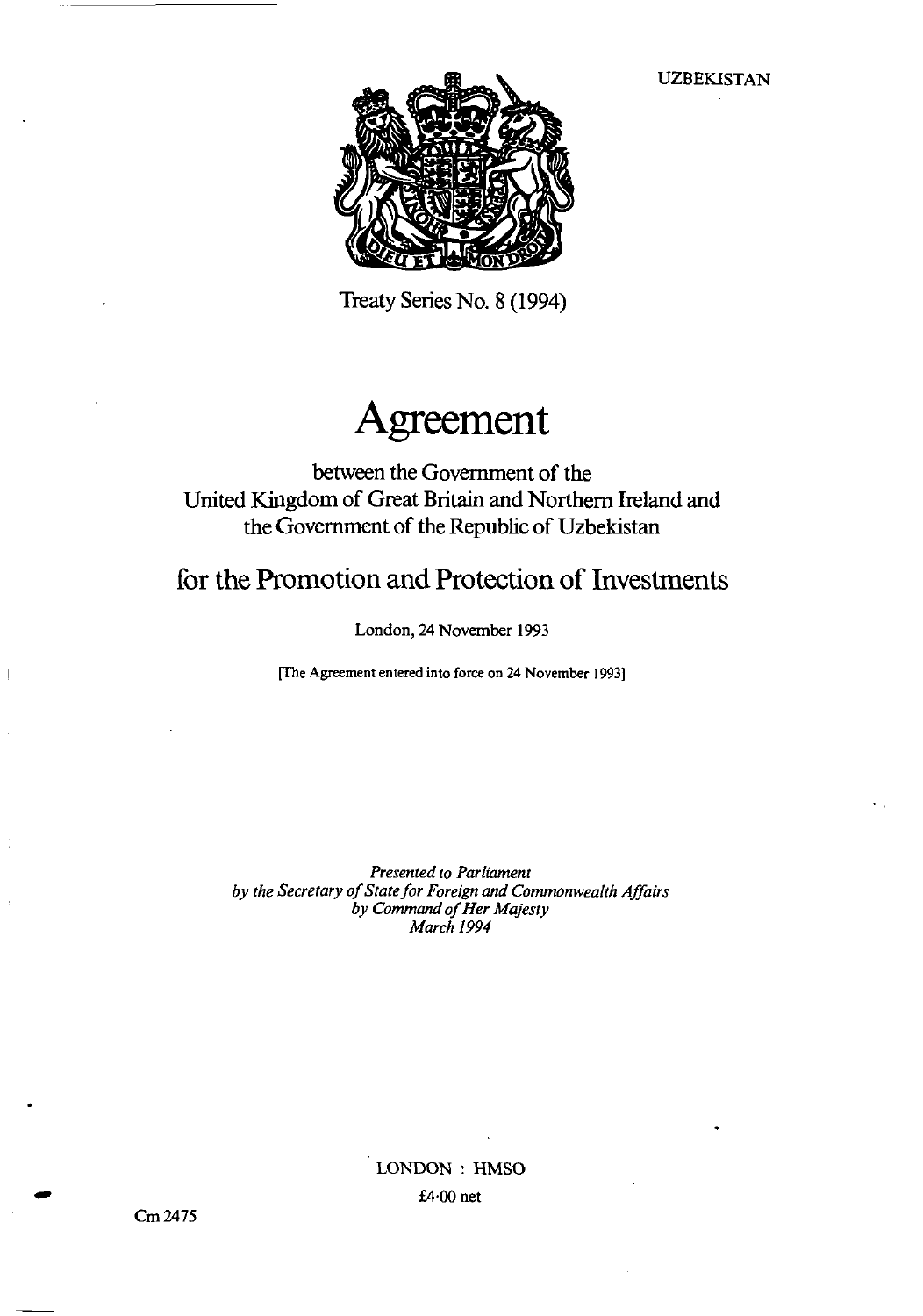# **AGREEMENT BETWEEN THE GOVERNMENT OF THE UNITED KINGDOM OF GREAT BRITAIN AND NORTHERN IRELAND AND THE GOVERNMENT OF THE REPUBLIC OF UZBEKISTAN FOR THE PROMOTION AND PROTECTION OF INVESTMENIS**

The Government of the United Kingdom of Great Britain and Northern Ireland and the Government of the Republic of Uzbekistan;

Desiring to create favourable conditions for greater investment by nationals and companies of one State in the territory of the other State;

Recognising that the encouragement and reciprocal protection under international agreement of such investments will be conducive to the stimulation of individual business initiative and will increase prosperity in both States;

Have agreed as follows:

# ARTICLE I

### **Definitions**

For the purposes of this Agreement:

- (a) "investment" means every kind of asset and in particular, though not exclusively, includes:
	- (i) movable and immovable property and any other property rights such as mortgages, liens or pledges;
	- (ii) shares in and stock and debentures of a company and any other form of participation in a company;
	- (iii) claims to money or to any performance under contract having a financial **value;**
	- (iv) intellectual property rights, goodwill, technical processes and know-how;
	- (v) business concessions conferred by law or under contract, including concessions to search for, cultivate, extract or exploit natural resources.

A change in the form in which assets are invested does not affect their character as investments and the term "investment" includes all investments, whether made before or after the date of entry into force of this Agreement;

- (b) "returns" means the amounts yielded by an investment and in particular, though not exclusively, includes profit. interest, capital gains, dividends, royalties and fees;
- (c) "nationals" means:
	- (i) in respect of the United Kingdom: physical persons deriving their status as United Kingdom nationals from the law in force in the United Kingdom;
	- (ii) in respect of the Republic of Uzbekistan: physical persons deriving their status as nationals of the Republic of Uzbekistan under the laws of the Republic of Uzbekistan;
- (d) "companies" means:
	- $(i)$  in respect of the United Kingdom: corporations, firms and associations incorporated or constituted under the law in force in any part of the United Kingdom or in any territory to which this Agreement is extended in accordance with the provisions of Article 12;
	- (ii) in respect of The Republic of Uzbekistan: legal persons, including firms, corporations, commercial associations, and other organisations, established or formed under the law in force, which are competent to make investments and are located in the territory of the Republic of Uzbekistan;
- (e) "territory" means:
	- (i) in respect of the United Kingdom: Great Britain and Northern Ireland, including the territorial sea and any maritime area situated beyond the territorial sea of the United Kingdom which has been or might in the future be designated under the national law of the United Kingdom in accordance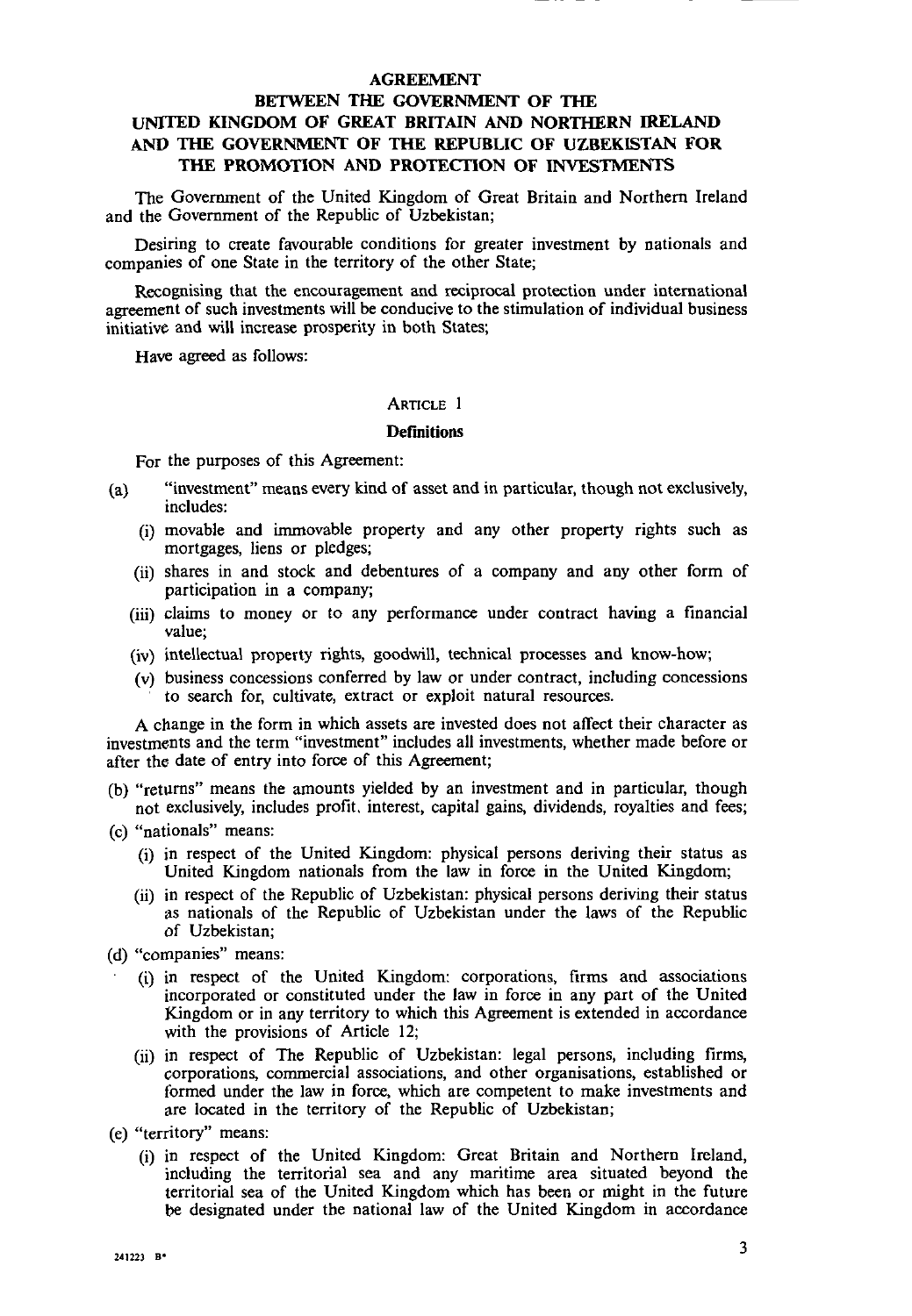with international law as an area within which the United Kingdom may exercise rights with regard to the sea-bed and subsoil and the natural resources and any territory to which this Agreement is extended in accordance with the provisions of Article 12;

(ii) in respect of the Republic of Uzbekistan: the Republic of Uzbekistan, on whose territory it may exercise its sovereign rights or jurisdiction under international law.

#### ARTICLE 2

#### **Promotion and Protection of Investment**

(I) Each Contracting Party shall encourage and create favourable conditions for nationals or companies of the other Contracting Party· to invest in its territory, and, subject to its right to exercise powers conferred by its laws, shall admit such capital.

(2) Investments of nationals or companies of each Contracting Party shall at all times be accorded fair and equitable treatment and shall enjoy full protection and security in the territory of the other Contracting Party. Neither Contracting Party shall in any way impair by unreasonable or discriminatory measures the management, maintenance, use, enjoyment or disposal of investments in its territory of nationals or companies of the other Contracting Party. Each Contracting Party shall observe any obligation it may have entered into with regard to investments of nationals or companies of the other Contracting Party.

#### ARTICLE 3

#### **National Treatment and Most-favoured-nation Provisions**

(I) Neither Contracting Party shall in its territory subject investments or returns of nationals or companies of the other Contracting Party to treatment less favourable than that which it accords to investments or returns of its own nationals or companies or to investments or returns of nationals or companies of any third State.

(2) Neither Contracting Party shall in its territory subject nationals or companies of the other Contracting Party, as regards their management, maintenance, use, enjoyment or disposal of their investments, to treatment less favourable than that which it accords to its own nationals or companies or to nationals or companies of any third State.

(3) For the avoidance of doubt it is confirmed that the treatment provided for in paragraphs (I) and (2) above shall apply to the provisions of Articles I to II of this Agreement.

#### ARTICLE 4

#### **Compensation for** Losses

(I) Nationals or companies of one Contracting Party whose investments in the territory of the other Contracting Party suffer losses owing to war or other armed conflict, revolution, a state of national emergency, revolt, insurrection or riot in the territory of the latter Contracting Party shall be accorded by the latter Contracting Party treatment, as regards restitution, indemnification, compensation or other settlement, no less favourable than that which the latter Contracting Party accords to its own nationals or companies or to nationals or companies of any third State. Resulting payments shall be freely transferable.

(2) Without prejudice to paragraph (I) of this Article, nationals and companies of one Contracting Party who in any of the situations referred to in that paragraph suffer losses in the territory of the other Contracting Party resulting from:

- (a) requisitioning of their property by its forces or authorities, or
- (b) destruction of their property by its forces or authorities, which was not caused in combat action or was not required by the necessity of the situation,
- 4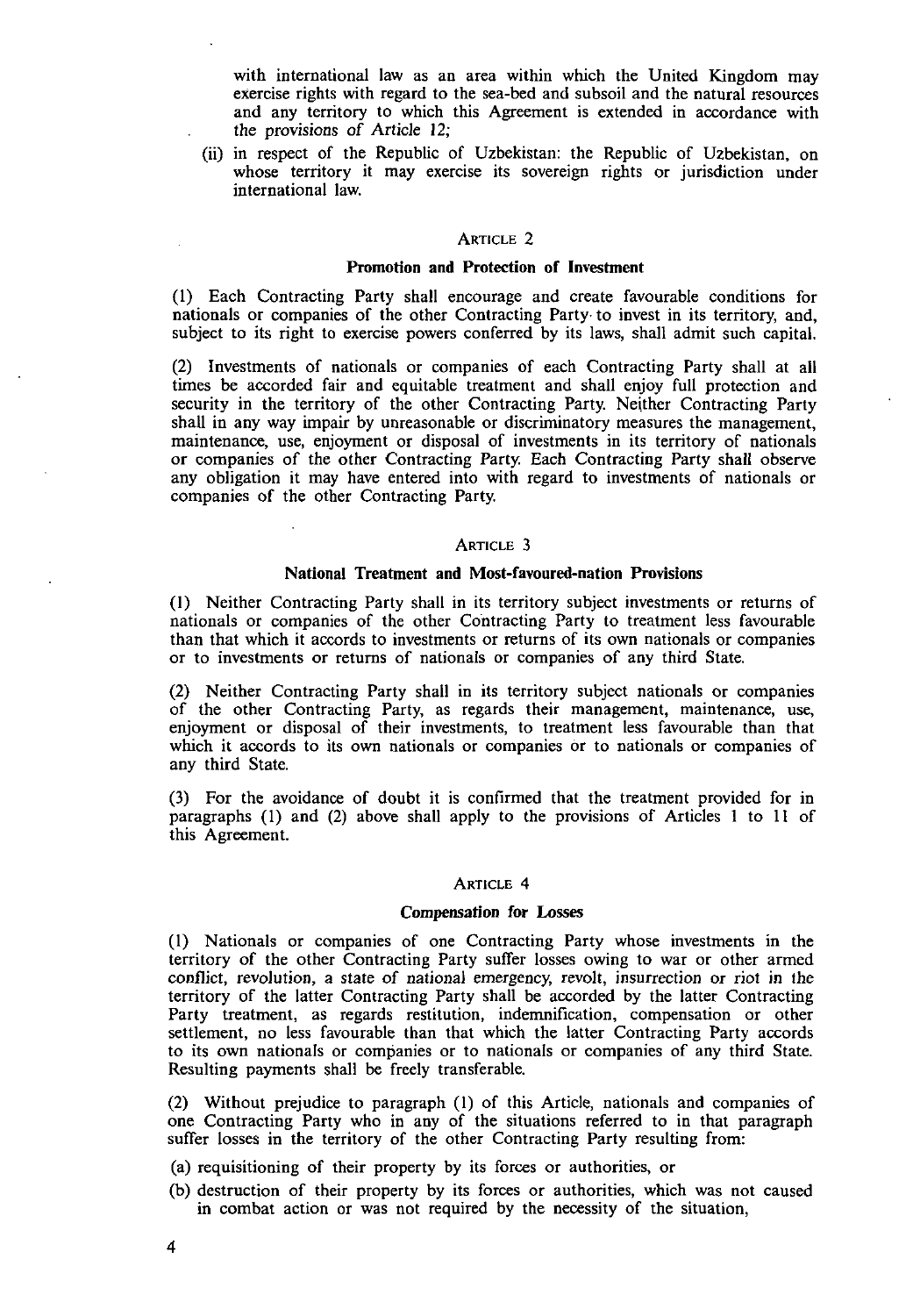shall be accorded restitution or adequate compensation. Resulting payments shall be freely transferable.

# ARTICLE 5

#### **Expropriation**

(I) Investments of nationals or companies of either Contracting Party shall not be nationalised, expropriated or subjected to measures having effect equivalent to nationalisation or expropriation (hereinafter referred to as "expropriation") in the territory of the other Contracting Party except for a public purpose related to the internal needs of that Party on a non-discriminatory basis and against prompt, adequate and effective compensation. Such compensation shall amount to the genuine value of the investment expropriated immediately before the expropriation or before the impending expropriation became public knowledge, whichever is the earlier, shall include interest at a normal commercial rate until the date of payment, shall be made without delay, be effectively realizable and be freely transferable. The national or company affected shall have a right, under the law of the Contracting Party making the expropriation, to prompt review, by a judicial or other independent authority of that Party, of his or its case and of the valuation of his or its investment in accordance with the principles set out in this paragraph.

(2) Where a Contracting Party expropriates the assets of a company which is incorporated or constituted under the law in force in any part of its own territory, and in which nationals or companies of the other Contracting Party own shares, it shall ensure that the provisions of paragraph (!) of this Article are applied to the extent necessary to guarantee prompt, adequate and effective compensation in respect of their investment to such nationals or companies of the other Contracting Party who are owners of those shares.

#### ARTICLE 6

# **Repatriation of Investments and Returns**

Each Contracting Party shall in respect of investments guarantee to nationals or companies of the other Contracting Party the unrestricted transfer of their investments and returns. Transfers shall be effected without delay in the convertible currency in which the capital was originally invested or in any other convertible currency agreed by the investor and the Contracting Party concerned. Unless otherwise agreed by the investor transfers shall be made at the rate of exchange applicable on the date of transfer pursuant to the exchange regulations in force.

#### ARTICLE 7

# **Exceptions**

The provisions of this Agreement relative to the grant of treatment not less favourable than that accorded to the nationals or companies of either Contracting Party or of any third State shall not be construed so as to oblige one Contracting Party to extend to the nationals or companies of the other the benefit of any treatment, preference or privilege resulting from:

(a) any existing or future customs union or similar international agreement to which either of the Contracting Parties is or may become a party, or

(b) any international agreement or arrangement relating wholly or mainly to taxation or any domestic legislation relating wholly or mainly to taxation.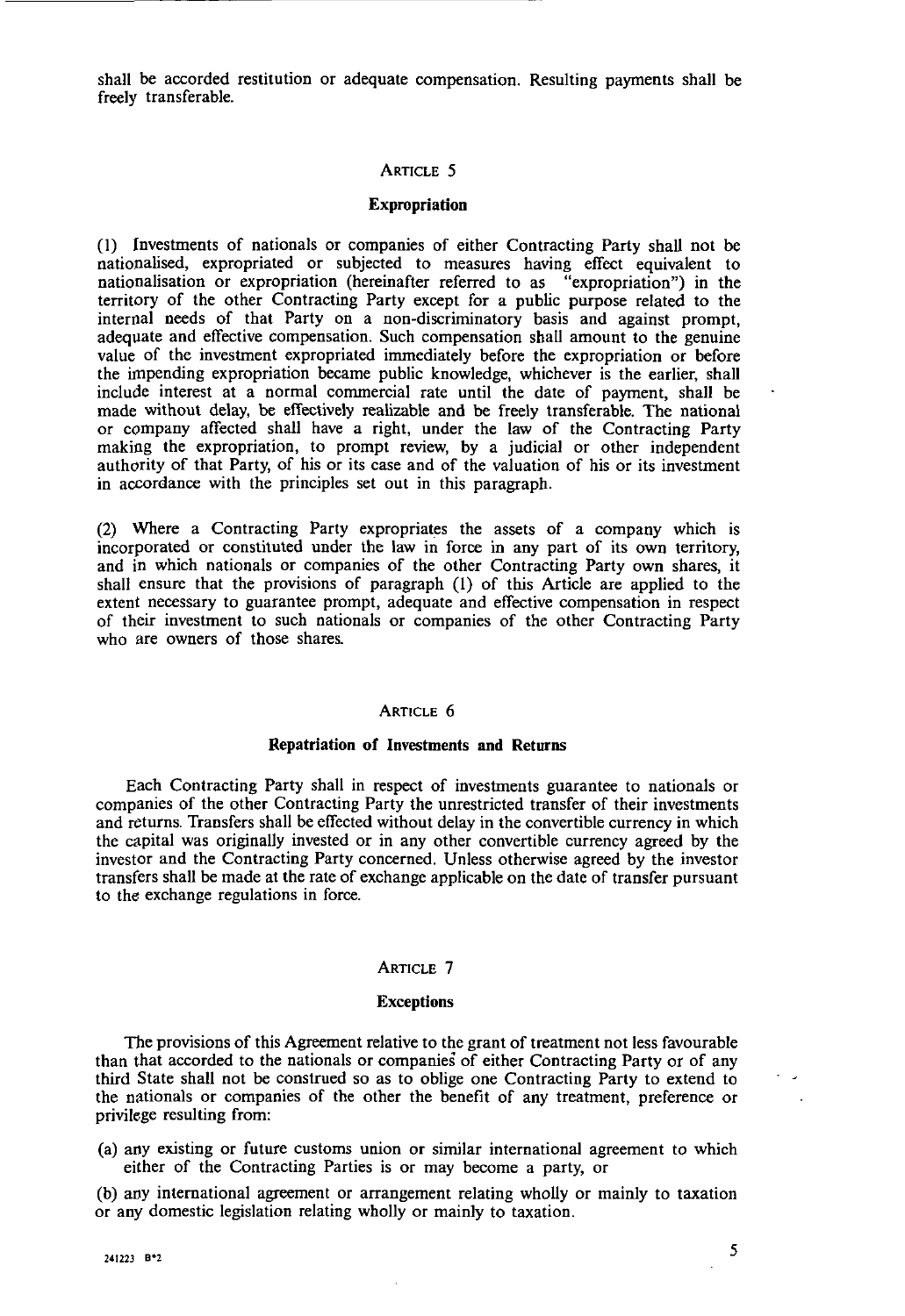# ARTICLE 8

#### **Settlement of Disputes between an Investor and a Host State**

(I) Disputes between a national or company of one Contracting Party and the other Contracting Party concerning an obligation of the latter under this Agreement in relation to an investment of the former which have not been amicably settled shall, after a period of three months from written notification to a claim, be submitted to international arbitration if the national or company concerned so wishes.

(2) Where the dispute is referred to international arbitration, the national or company and the Contracting Party concerned in the dispute may agree to refer the dispute either to:

- (a) the International Centre for the Settlement of Investment Disputes (having regard to the provisions, where applicable, of the Convention on the Settlement of Investment Disputes between States and Nationals of other States, opened for signature at Washington DC on 18 March  $1965<sup>1</sup>$  and the Additional Facility for the Administration of Conciliation, Arbitration and Fact-Finding Proceedings); or
- (b) the Court of Arbitration of the International Chamber of Commerce; or
- (c) an international arbitrator or *ad hoc* arbitration tribunal to be appointed by a special agreement or established under the Arbitration Rules of the United Nations Commission on International Trade Law.

If after a period of three months from written notification of the claim there is no agreement to one of the above alternative procedures, the dispute shall at the request in writing of the national or company concerned be submitted to arbitration under the Arbitration Rules of the United Nations Commission on International Trade Law as then in force. The parties to the dispute may agree in writing to modify these Rules.

# ARTICLE 9

#### **Disputes between the Contracting Parties**

(I) Disputes between the Contracting Parties concerning the interpretation or application of this Agreement should, if possible, be settled through the diplomatic channel.

(2) If a dispute between the Contracting Parties cannot thus be settled, *it* shall upon the request of either Contracting Party be submitted to an arbitral tribunal.

(3) Such an arbitral tribunal shall be constituted for each individual case in the following way. Within two months of the receipt of the request for arbitration, each Contracting Party shall appoint one member of the tribunal. Those two members shall then select a national of a third State who on approval by the two Contracting Parties shall be appointed Chairman of the tribunal. The Chairman shall be appointed within two months from the date of appointment of the other two members.

( 4) If within the periods specified in paragraph (3) of this Article the necessary appointments have not been made, either Contracting Party may, in the absence of any other agreement, invite the President of the International Court of Justice to make any necessary appointments. If the President is a national of either Contracting Party or if he *is* otherwise prevented from discharging the said function, the Vice-President shall be invited to make the necessary appointments. If the Vice-President is a national of either Contracting Party or if he too is prevented from discharging the said function, the Member of the International Court of Justice next in seniority who *is* not a national of either Contracting Party shall be invited to make the necessary appointments.

<sup>1</sup> Treaty Series No. 25 (1967) Cmnd. 3255.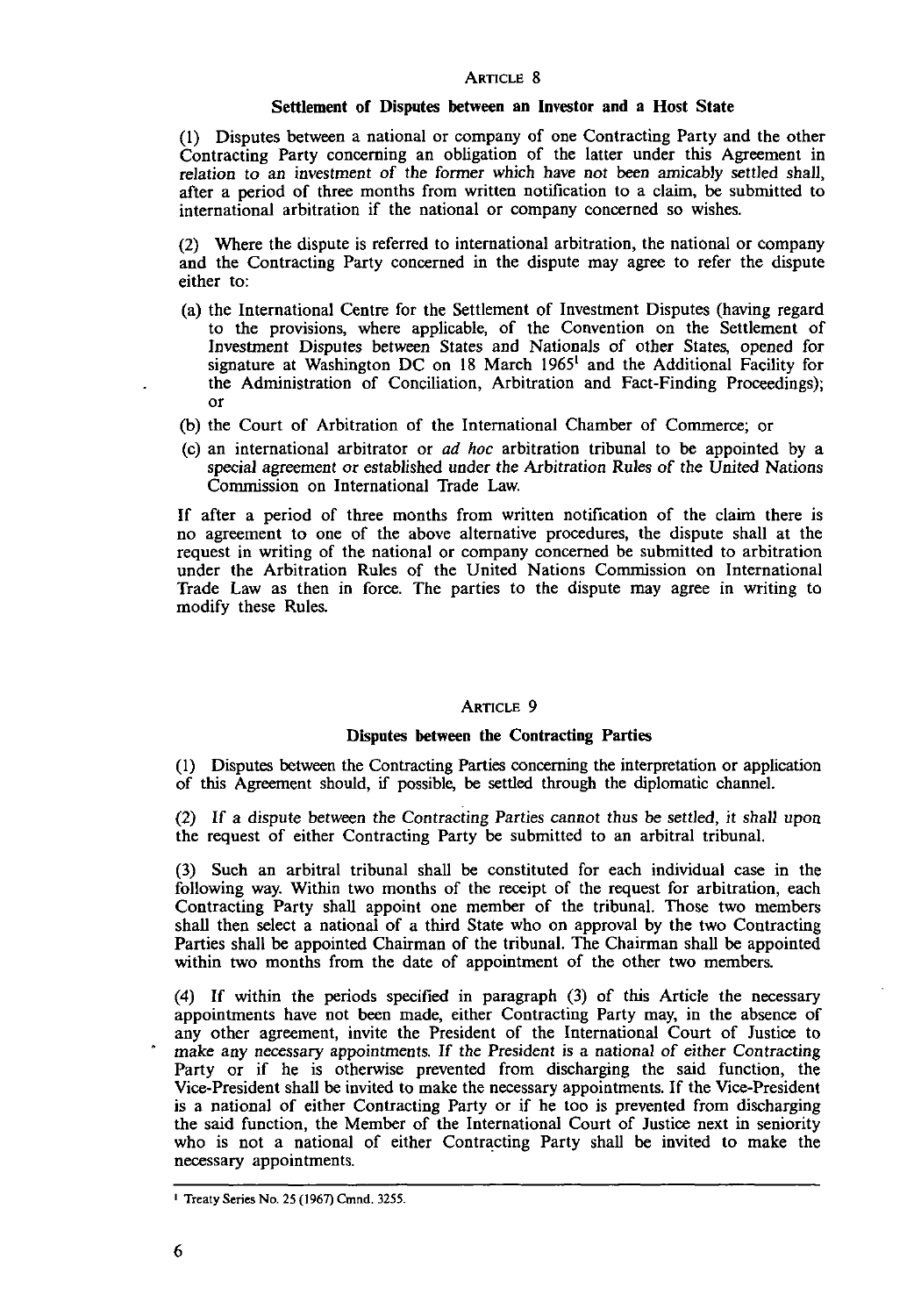(5) The arbitral tribunal shall reach its decision by a majority of votes. Such decision shall be binding on both Contracting Parties. Each Contracting Party shall bear the cost of its own member of the tribunal and of its representation in the arbitral proceedings; the cost of the Chairman and the remaining costs shall be borne in equal parts by the Contracting Parties. The tribunal may, however, in its decision direct that a higher proportion of costs shall be borne by one of the two Contracting Parties, and this award shall be binding on both Contracting Parties. The tribunal shall determine its own procedure.

# ARTICLE 10

#### Subrogation

(I) If one Contracting Party or its designated Agency ("the first Contracting Party") makes a payment under an indemnity given in respect of an investment in the territory of the other Contracting Party, ("the second Contracting Party"), the second Contracting Party shall recognise:

- (a) the assignment to the first Contracting Party by law or by legal transaction of all the rights and claims of the party indemnified, and
- (b) that the first Contracting Party is entitled to exercise such rights and enforce such claims by virtue of subrogation, to the same extent as the party indemnified.

(2) The first Contracting Party shall be entitled in all circumstances to the same treatment in respect of:

- (a) the rights and claims acquired by it by virtue of the assignment, and
- (b) any payments received in pursuance of those rights and claims, as the party indemnified was entitled to receive by virtue of this Agreement in respect of the investment concerned and its related returns.

(3) Any payments received in non-convertible currency by the first Contracting Party in pursuance of the rights and claims acquired shall be freely available to the first Contracting Party for the purpose of meeting any expenditure incurred in the territory of the second Contracting Party.

#### ARTICLE II

#### Application of other Rules

If the provisions of law of either Contracting Party or obligations under international law existing at present or established hereafter between the Contracting Parties in addition to the present Agreement contain rules, whether general or specific, entitling investments by nationals or companies of the other Contracting Party to a treatment more favourable than is provided for by the present Agreement, such rules shall to the extent that they are more favourable prevail over the present Agreement.

# ARTICLE 12

#### Territorial Extension

At the time of signature of this Agreement, or at any time thereafter, the provisions of this Agreement may be extended to such Territories for whose international relations the Government of the United Kingdom is responsible as may be agreed between the Contracting Parties in an Exchange of Notes.

# ARTICLE 13

## Entry into Force

This Agreement shall enter into force on the day of signature.